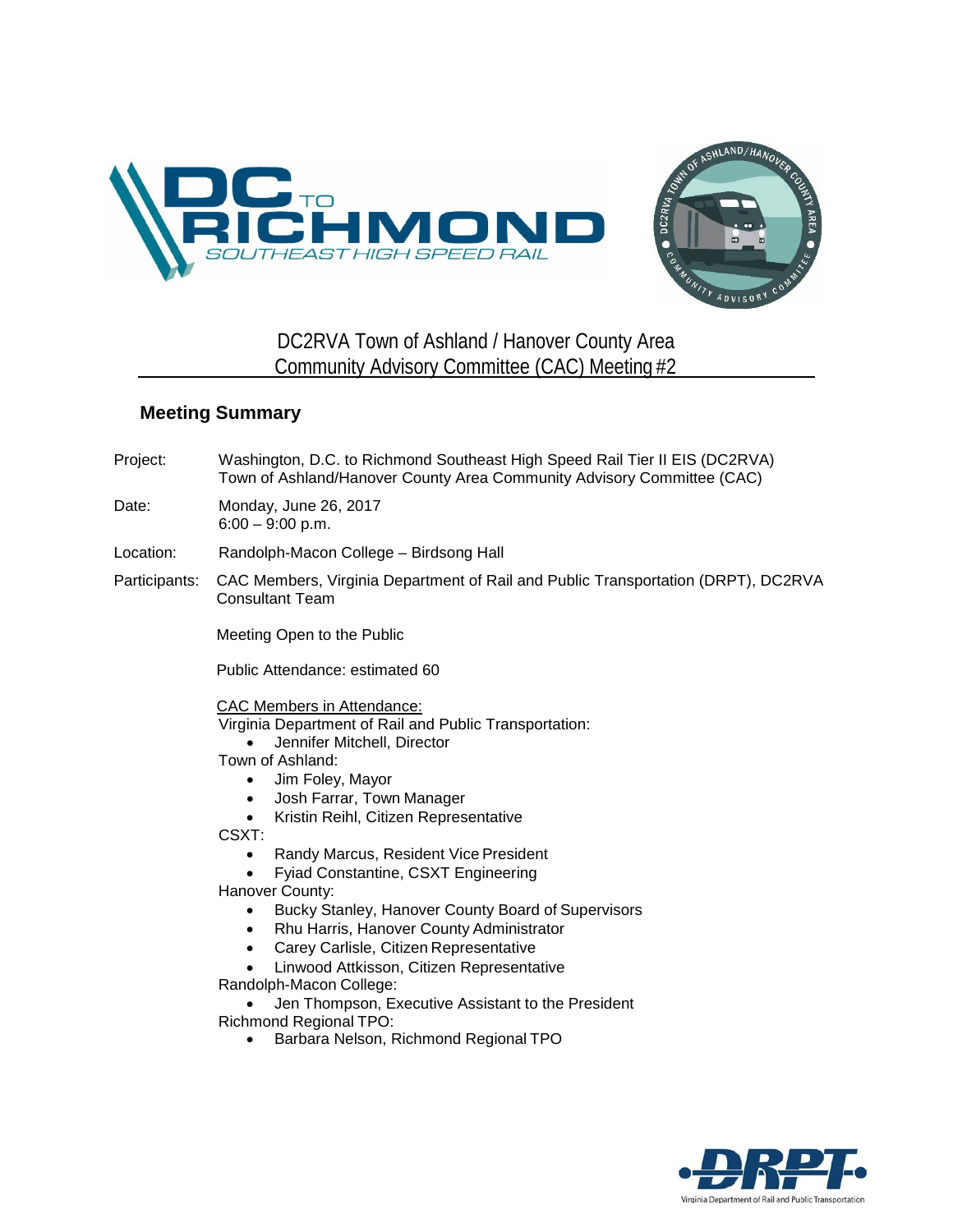## **SUMMARY OF QUESTIONS/ANSWERS FROM CAC MEETING**

*Note: This meeting summary is intended as a summary of topics discussed and Q&A, and may be modified for clarity and context. Please refer to the PowerPoint presentation and meeting video for further detail.*

| <b>COMMENT:</b> | Request that the Director and Committee Members stand up while<br>talking so the public can see their faces.                                                                                                                                                                                                                                                                                                          |
|-----------------|-----------------------------------------------------------------------------------------------------------------------------------------------------------------------------------------------------------------------------------------------------------------------------------------------------------------------------------------------------------------------------------------------------------------------|
| <b>COMMENT:</b> | Based on personal experience in the blasting business, vibration<br>impacts are affected by the duration of the vibration event as well as the<br>amount of vibration.                                                                                                                                                                                                                                                |
| Q:              | With the proposed federal budget including a 46% decrease in<br>Amtrak in Virginia, how does that affect this project or number of<br>trains? Virginians for High Speed Rail has been talking about a<br>potential reduction, which seems contradictory.                                                                                                                                                              |
| А:              | A current budget proposal in front of Congress contains cuts in<br>Amtrak's funding for long distance passenger rail services, including<br>some routes in Virginia. However, this is just a proposal, and the<br>shape/content of any final budget is unknown. If cuts to Amtrak's<br>budget were to materialize, it is unclear how it would affect the<br>proposed project.                                         |
| Q:              | Is the deep bored tunnel for passenger trains only?                                                                                                                                                                                                                                                                                                                                                                   |
| А:              | No, all lines will be interoperable in keeping with the project's Basis of<br>Design. This insures the greatest flexibility for passenger and freight rail<br>operations in the corridor, and maximizes use of the existing<br>infrastructure.                                                                                                                                                                        |
| Q:              | Would a deep bored tunnel be large enough for double stacked trains?                                                                                                                                                                                                                                                                                                                                                  |
| А:              | Yes. It would be 24' 3" minimum clearance, which is high enough to<br>accommodate freight trains with double-stacked containers.                                                                                                                                                                                                                                                                                      |
| Q:              | Do you have a standard infrastructure model? Is there a standard?                                                                                                                                                                                                                                                                                                                                                     |
| А:              | There is not a standard infrastructure model. We start with the exact<br>infrastructure that exists today, then add new infrastructure (additional<br>main track, sidings, crossovers between tracks, etc.) and test the<br>corridor to see how it performs. The infrastructure input to the model is<br>a digital version of a track diagram, showing all main track, station<br>platforms, sidings, and crossovers. |
| Q:              | Is that standard infrastructure available? Is it published? People want<br>to see what you're building. How do we determine the infrastructure in<br>the future?                                                                                                                                                                                                                                                      |
| A:              | An operations model tests only what it is given. It's an iterative process.<br>We don't want to build more or less infrastructure than what is needed.                                                                                                                                                                                                                                                                |

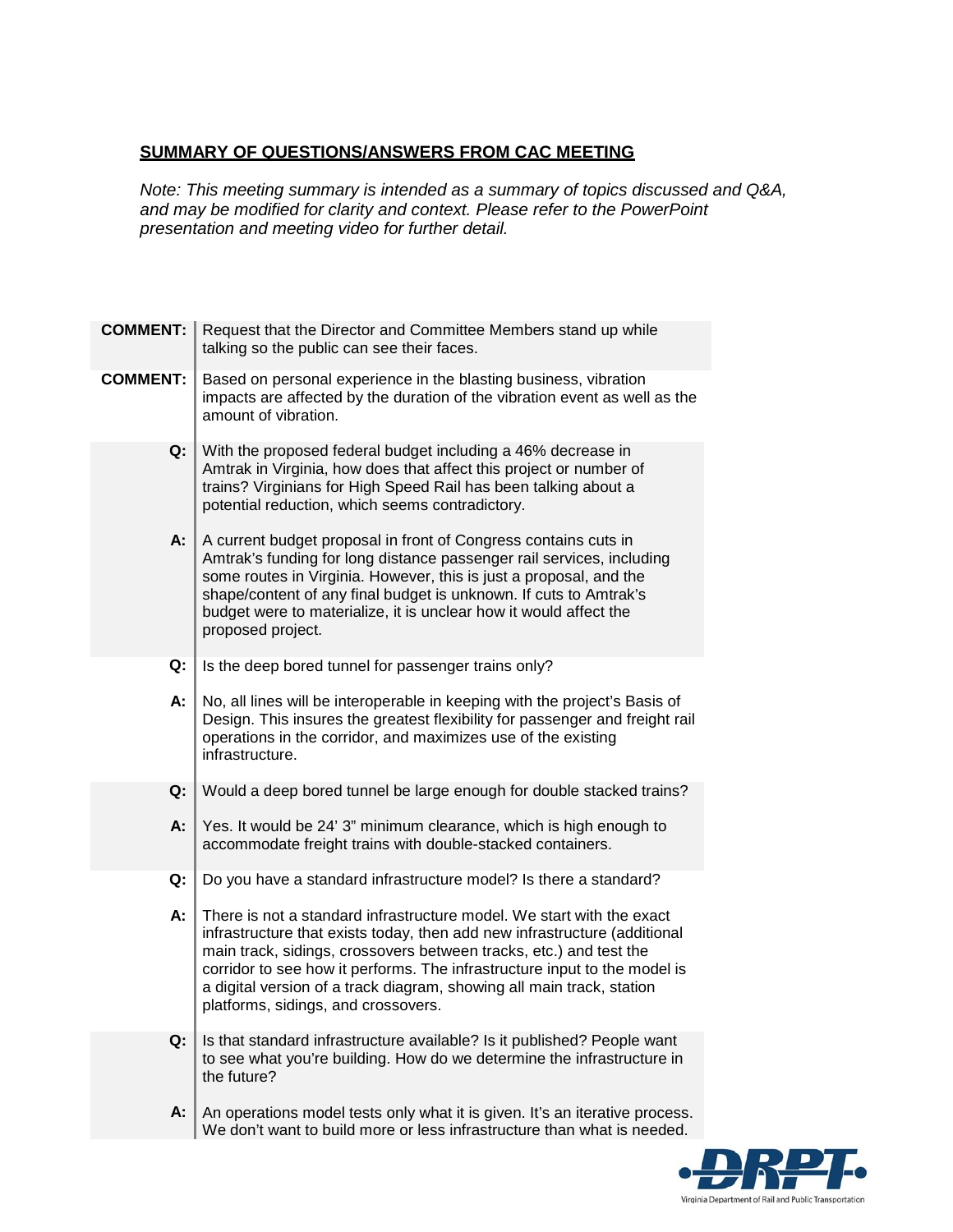The infrastructure is consistent with the DC2RVA Basis of Design. It is adjusted based on previous studies, experience, and results of the modeling. The DC2RVA Basis of Design is available to the public on the website. **Q: A:** Do you test the models? Do you test the models with multiple locomotives? Do you get feedback? We test the base corridor model using existing infrastructure, train schedules, and Amtrak performance results. The model incorporates empirically derived operating results from actual locomotives and trains. **Q: A:** Are the algorithms manual? No, the operating algorithms in the model are derived from empirical evidence. Industry standards for models are followed. The model is given the actual track configuration and characteristics for the area that is being modeled, and the characteristics of the trains that would run on those tracks (locomotives, length, tonnage, etc.). The software tool we use is the rail industry standard used throughout North America. There are currently about 75 licenses. The people using the software currently meet regularly to discuss how to improve the model. The only uniqueness to each model is the specific trains and geography and track layouts. All other attributes such as locomotive performance for a specific model are the same to all models. **Q: A:** We were led to believe throughout the 123 mile corridor, trains moving at 90 mph would save about 15 minutes per passenger. Who qualifies that as worth the investment? The DC2RVA project's purpose is to improve reliability, increase frequencies and have a competitive travel time. Because the current Amtrak service is only on-time about 66% of the time, reliability is a major issue for passenger service in this corridor. Modeling tests reliability using both the infrastructure and the travel time as inputs. The goal is to have reliable trains that arrive 90% on-time. The model does not tell us whether it is economically feasible. The NEPA process determines that. The State makes the recommendation to FRA which turns into a Record of Decision. Funding gets into a policy sphere. **Q: A:** Amtrak will be adding 18 more passenger trains? Yes, the DC2RVA program would add 9 round trips or 18 individual passenger trains. **Q: A:** It would be helpful to see the projected train graphics for 20 years out. We would like to see this for community impacts. We are interested in how many more trains will be traveling the corridor in the future. We will look into providing that data. We are looking at demand over a twenty-year planning horizon post-implementation. Twenty years is the planning standard. **Q:** Are there limitations on how many models you can run? **A:** There are no limitations per se, but we want to make sure the modeling effort is productive. Models take lots of time and money to run. While it is theoretically possible to run infinite models, there are other

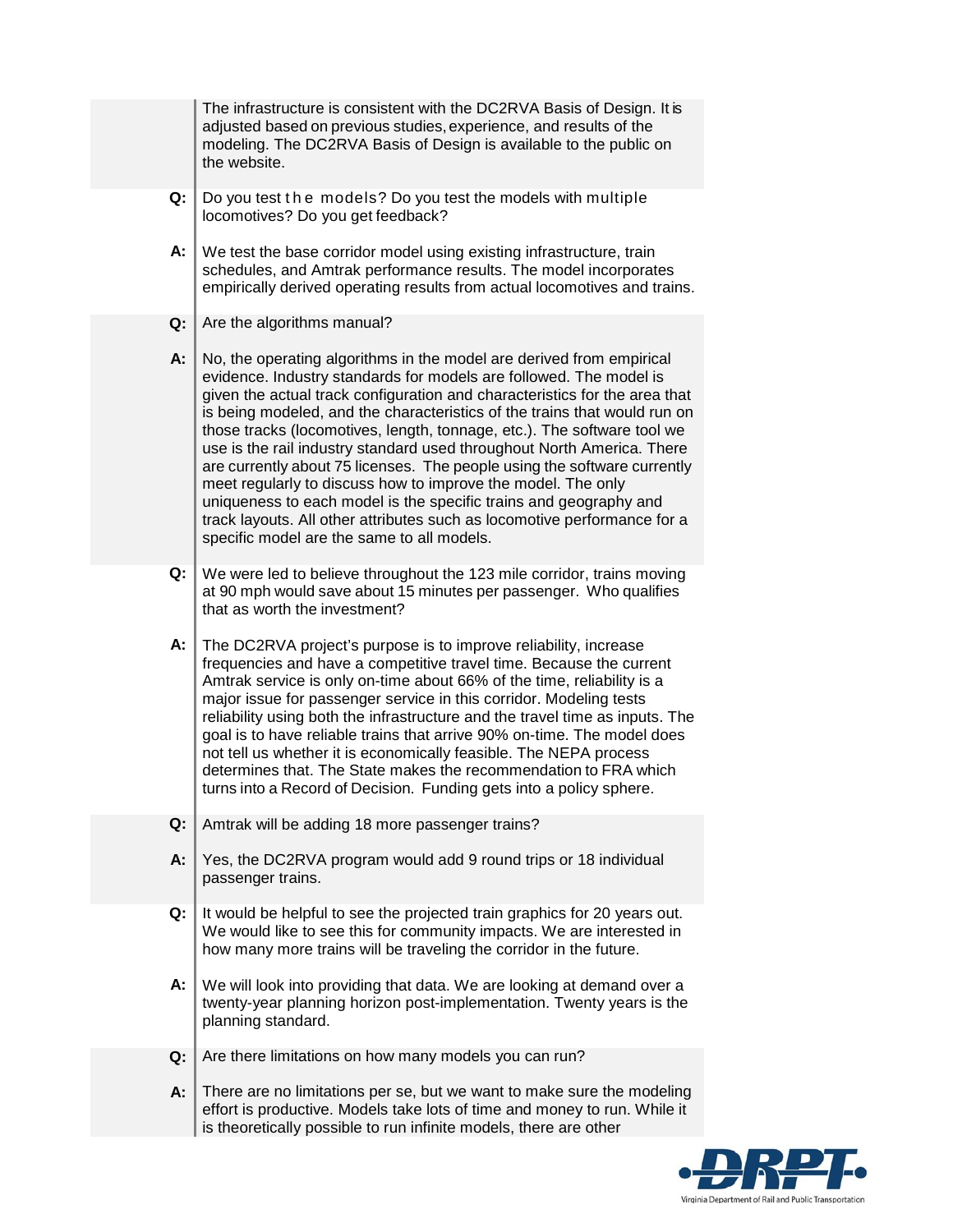|    | requirements, like environmental constraints and engineering<br>considerations that must be looked at. The purpose of modeling<br>scenarios is to inform the decision makers.                                                                                                                                                                                                                                                                                                                                                                                                                                                                                                                                           |
|----|-------------------------------------------------------------------------------------------------------------------------------------------------------------------------------------------------------------------------------------------------------------------------------------------------------------------------------------------------------------------------------------------------------------------------------------------------------------------------------------------------------------------------------------------------------------------------------------------------------------------------------------------------------------------------------------------------------------------------|
| Q: | In the prior meeting, you said some of the assumptions were<br>changing. Are the changes to the assumptions addressed in the<br>DEIS?                                                                                                                                                                                                                                                                                                                                                                                                                                                                                                                                                                                   |
| А: | No, not yet. They are still being discussed with FRA. Factors in the<br>northern part of the corridor may affect Ashland. We are discussing with<br>VRE, CSX, and others to see how these changes may affect<br>downstream.                                                                                                                                                                                                                                                                                                                                                                                                                                                                                             |
| Q: | You say you're taking this into consideration twenty years out? Does<br>that take into account the construction? That seems short sighted.                                                                                                                                                                                                                                                                                                                                                                                                                                                                                                                                                                              |
| А: | Twenty years post implementation. This is a standard time period for<br>decision making. For planning purposes, we have assumed 2025 for<br>our implementation year, and then projected train traffic out for another<br>20 years to 2045.                                                                                                                                                                                                                                                                                                                                                                                                                                                                              |
| Q: | In the modeling, social and environmental impacts are of the largest<br>concerns for us. What percentage does the modeling have on the<br>decision making process?                                                                                                                                                                                                                                                                                                                                                                                                                                                                                                                                                      |
| А: | It's not necessarily a mathematical computation to balance factors, it's<br>not that rigid. Federal law also dictates how we take into account<br>several constraints. We will discuss some of the environmental factors<br>as part of the next agenda item when we go through the alternatives.<br>Because every stakeholder may assign a different level of importance<br>or value to each of the environmental issues, the EIS process<br>describes the impacts to each resource but does not assign weights or<br>percentages to the impacts. In other words some stakeholders may<br>assign a high value to impacts to natural resources, while other<br>stakeholders might assign a high value to social impacts. |
| Q: | How could you put a 3 <sup>rd</sup> rail in through the Town of Ashland with all the<br>brown (cultural resources) right in the center?                                                                                                                                                                                                                                                                                                                                                                                                                                                                                                                                                                                 |
| A: | During the next part of the meeting we will discuss each of the<br>alternatives.                                                                                                                                                                                                                                                                                                                                                                                                                                                                                                                                                                                                                                        |
| Q: | Does the law tell us we have to avoid them (resources) at all costs, or<br>are there varying degrees?                                                                                                                                                                                                                                                                                                                                                                                                                                                                                                                                                                                                                   |
| А: | All resources are different, with different legal protections and<br>guidelines. Section 106 addresses historic and cultural resources<br>protection, and requires a consultation process for potential impacts.<br>Section 404 of the Clean Water Act protects waters of the U.S.<br>(wetlands) and requires we use the least damaging practicable<br>alternative. Section 4f generally restricts alternatives from taking land<br>from public parks and recreation areas, although it does allow minor<br>impacts.                                                                                                                                                                                                    |
| Q: | Does Slide 25 showing the screening criteria refer to Stage 1, Stage 2,<br>and Stage 3?                                                                                                                                                                                                                                                                                                                                                                                                                                                                                                                                                                                                                                 |
| А: | Yes                                                                                                                                                                                                                                                                                                                                                                                                                                                                                                                                                                                                                                                                                                                     |

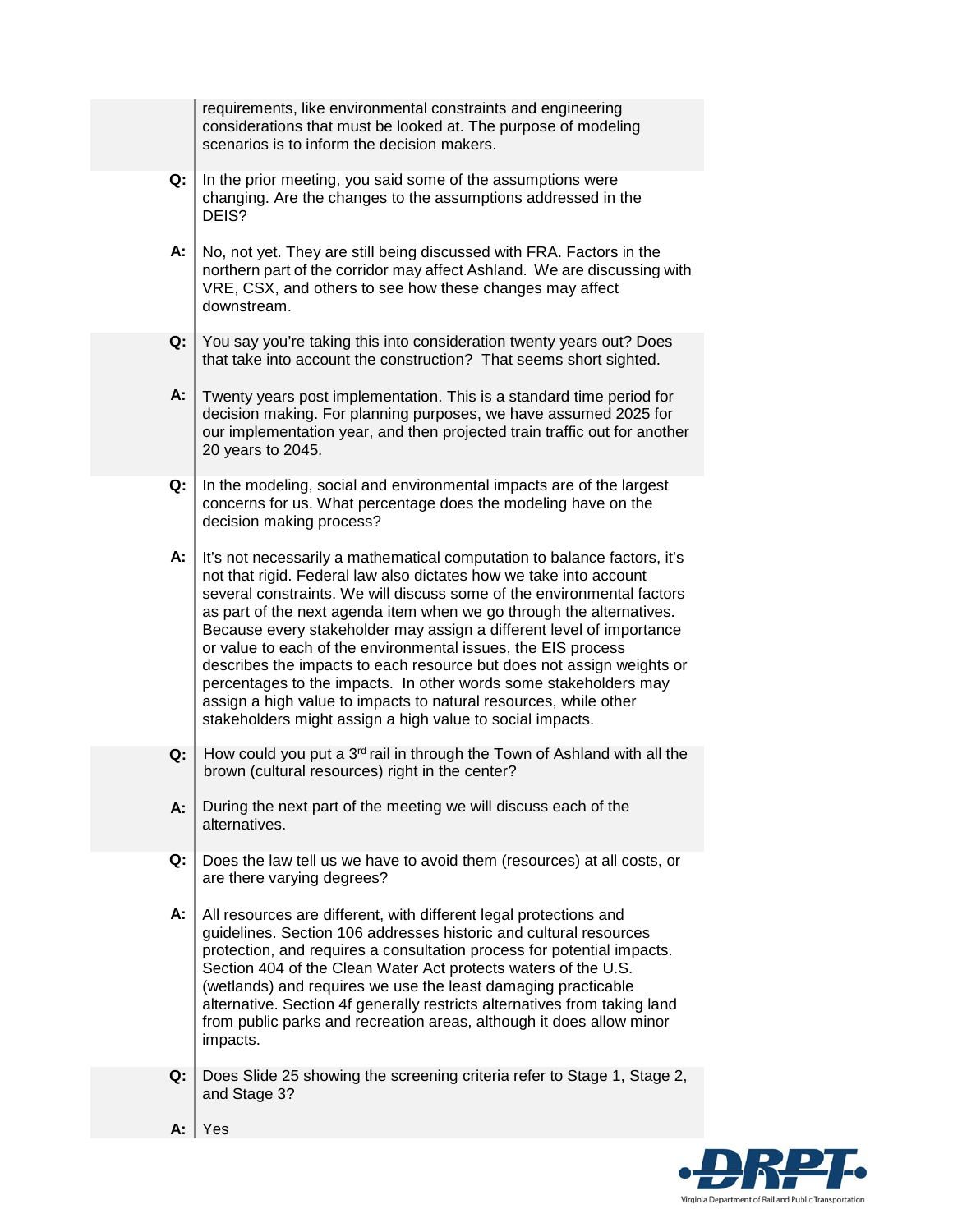| Q:              | Was it in the parklands (impacted by the Eastern Bypass Alts 1&2)? I'd<br>be happy to make a motion to remove the park.                                                                                                                                                                                                                                                                           |
|-----------------|---------------------------------------------------------------------------------------------------------------------------------------------------------------------------------------------------------------------------------------------------------------------------------------------------------------------------------------------------------------------------------------------------|
| А:              | The park is considered a 4(f) property and as discussed earlier, park<br>land cannot be used if there is a feasible and prudent alternative.                                                                                                                                                                                                                                                      |
| <b>COMMENT:</b> | A horse trail could be easily recreated.                                                                                                                                                                                                                                                                                                                                                          |
| Q:              | Is there a difference between natural resources vs. no infrastructure?<br>Maybe the law did not allow flexibility?                                                                                                                                                                                                                                                                                |
| А:              | Ultimately the FRA determines if there is a "use" but for the purposes of<br>our preliminary screening, there is no distinction between the types of<br>4(f) properties. There have been numerous lawsuits and case laws<br>regarding moving or eliminating parkland. For the DC2RVA project,<br>FRA is the decision maker. They determine whether it may or may not<br>be feasible.              |
| Q:              | Were there any simulations/modeling done for these eastern bypass<br>options, or did they drop off?                                                                                                                                                                                                                                                                                               |
| A:              | No, the eastern bypass was not specifically modeled. However, the<br>operations modeling did include a bypass scenario, albeit the western<br>bypass. The infrastructure parameters inputted into the model, such as<br>length, track speed, number of tracks, class of track, grades, types of<br>turnouts, etc. would most likely not be substantially different for an east<br>or west bypass. |
| Q:              | Can the community decide if they want to do away with the park?                                                                                                                                                                                                                                                                                                                                   |
| А:              | Section 4f was put in place in the 1966s and there have been<br>numerous lawsuits and case laws. For the DC2RVA project FRA is the<br>decision maker. They determine whether it may or may not be feasible.<br>We did discuss this question with the specialist at FRA and they<br>declined to speculate on what their decision would be.                                                         |
| Q:              | What would it take to run analyses of places that were eliminated<br>knowing a county owned park may be moved or that there may be<br>options due to the nature of the park? (Referring to AEB1 & AEB2)                                                                                                                                                                                           |
| A:              | We will have to get more information. There are other considerationsas<br>well, such as the wetland impacts for AEB1 and AUB2 are<br>approximately 40 acres.                                                                                                                                                                                                                                      |
| Q:              | Does wetland criteria, in addition to parks, make these (options) not<br>viable?                                                                                                                                                                                                                                                                                                                  |
| А:              | Yes, these alternatives were screened out due to impacts to parks,<br>wetlands, property, and infrastructure.                                                                                                                                                                                                                                                                                     |
| <b>COMMENT:</b> | We don't want to throw anyone under the bus, but want to discuss.                                                                                                                                                                                                                                                                                                                                 |
| Q:              | I'm concerned about the time constraint. We were invited to review,<br>but it seems like you are saying there isn't enough time for future<br>study?                                                                                                                                                                                                                                              |

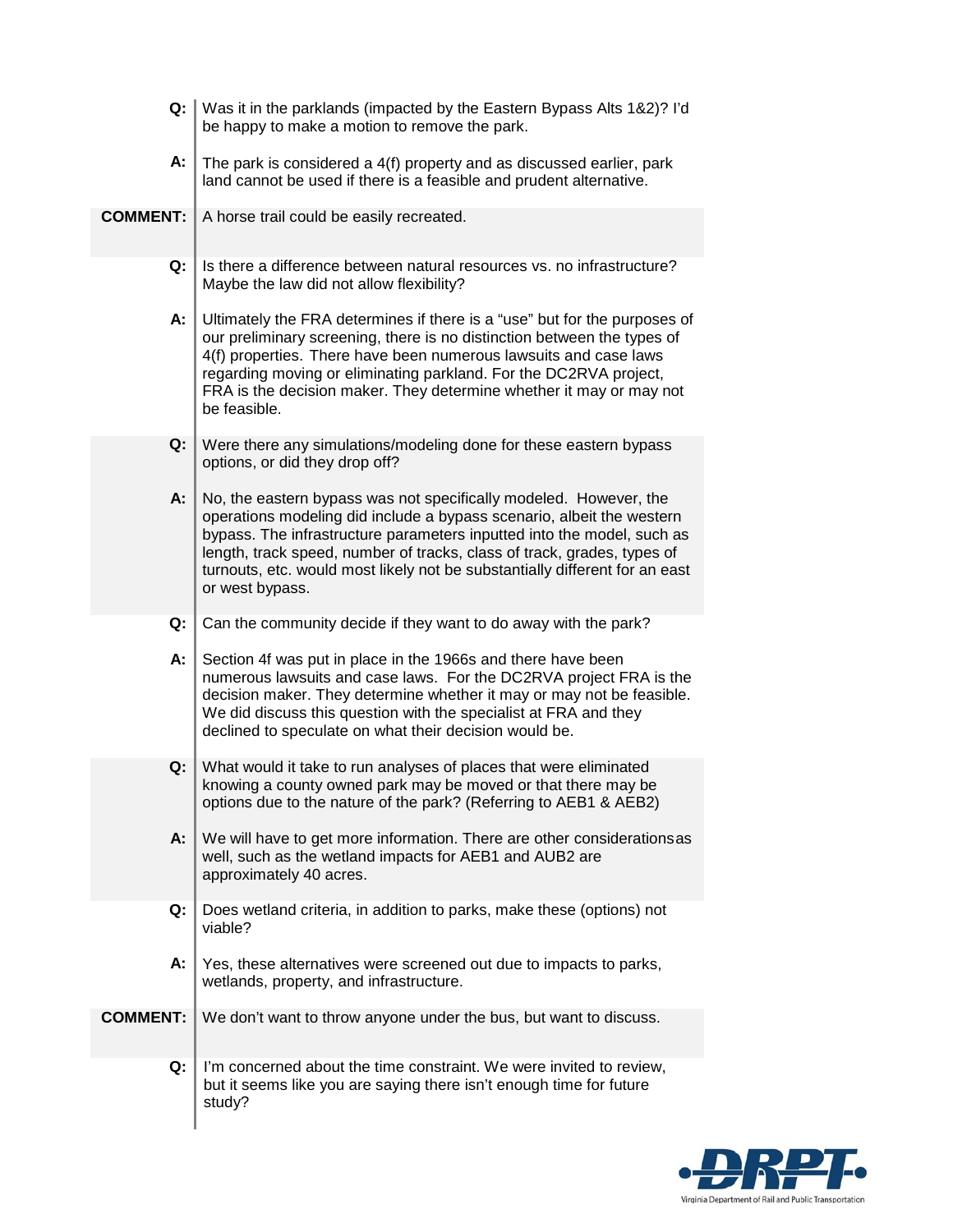- **A:** That is not the intent. We have time and would like to discuss. We want to go more into detail about legal constraints. We also have a parallel effort occurring for modeling.
- **Q:** By law, you cannot impact a park, but are private homes protected by law?
- **A:** There are mechanisms in place to compensate property owners, and rules and procedures that guide the process. We recognize that taking private property is an impact, and something to be avoided if possible We do look at property impacts in the Draft EIS, quantify and minimize to the greatest extent possible.
- **Q:** I've noticed that there are already several areas of the Buckingham Branch that have two tracks.
- **A:** Most are industrial leads, it's not a two-track railroad. Most of the additional track for Buckingham Branch would be within the existing Right of Way, but several adjustments to the track and additional infrastructure would be needed. There are wetland impacts both in and out of the ROW.
- **Q:** The tunnel and viaduct options were thrown out? What caused them to be left out of the analysis?
- **A:** Those options went through screening as well. The viaduct is basically a track on a bridge structure through the Town above the existing two tracks. The purpose of building such a structure would be to avoid the impacts of placing the additional track on the ground – however, it doesn't work Large bridge support pillars are needed which would span the existing tracks. It cannot be built tight against the existing curb bordering the existing tracks due to safety and engineering constraints. Pillars would need to be almost to the sidewalk. There would either be many smaller pillars or fewer large pillars. The structure would fill up or block use of both sides of the road.

The cut and cover tunnel would need to start one mile south of Ashcake Road and extend about one mile north of Vaughn Road. There would be tremendous temporary impact to the town for 2- 3 years during construction, which would consist of deep trenches dug in short segments near existing infrastructure.

The deep bored tunnel, to get at grade, must start a couple miles outside of town; the top of the tunnel would be in bedrock at least 50 ft. below the town. When bringing it back to grade, we run into wetland impacts of approximately 14 acres. There would be infrastructure impacts in town for ventilation and sewer systems. A ventilation system would be needed in the center of town and on either side of the entrance.

- **Q:** Why not use a tunnel boring machine at a shallower depth? They do it for the Chesapeake Bay Bridge Tunnel.
- **A:** There is an approximately 50-foot deep layer of unconsolidated material before bedrock. Putting the tunnel through the unconsolidated material just below the surface could cause damage to the town.

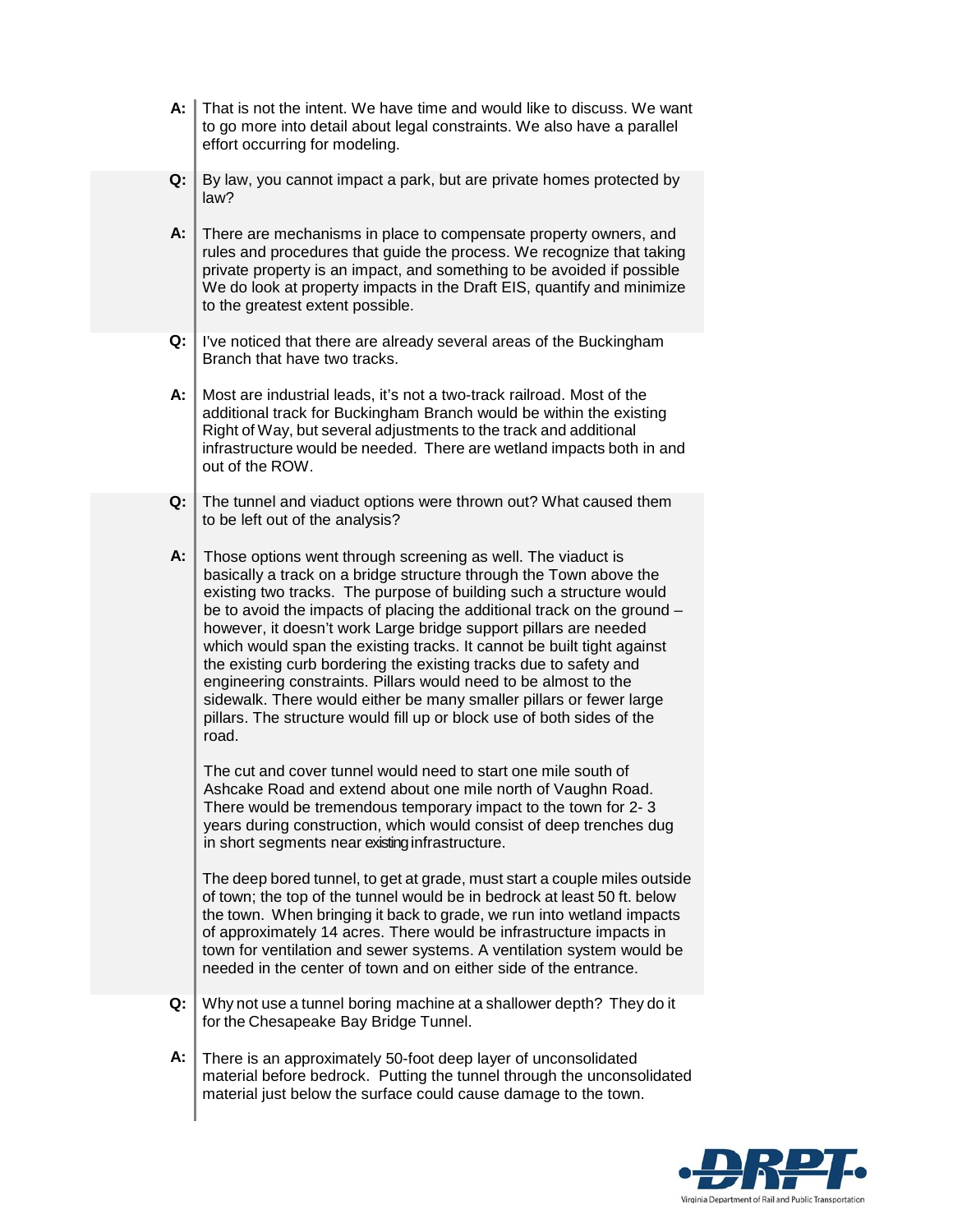| Q: | If you put a track through town to the east, you clip buildings. If you<br>center the tracks, wouldn't you need a bypass anyway? Are there any<br>specifications where we could find that information?                                                                                                                                                                                                                          |
|----|---------------------------------------------------------------------------------------------------------------------------------------------------------------------------------------------------------------------------------------------------------------------------------------------------------------------------------------------------------------------------------------------------------------------------------|
| A: | The DC2RVA Basis of Design specifies a distance from the adjacent<br>track of 15 feet, or 15 feet from center line to center line.                                                                                                                                                                                                                                                                                              |
| Q: | That doesn't clip 3 buildings through town?                                                                                                                                                                                                                                                                                                                                                                                     |
| А: | Adding a track to the east does take out the road and street parking, but<br>the additional track itself does not clip the building. Adding three tracks<br>centered does clip a building, the old station building now used as a<br>Visitors Center, eligible to be on the National Register of Historic<br>Places.                                                                                                            |
| Q: | Wouldn't a temporary bypass be needed?                                                                                                                                                                                                                                                                                                                                                                                          |
| А: | No, if putting a track to the east, the two existing tracks will remain in<br>service during construction. If the tracks are centered, one track may<br>need to be closed temporarily, but it would be doable.                                                                                                                                                                                                                  |
| Q: | How would a reasonable person say Doswell's historic buildings are<br>better versus Ashland's?                                                                                                                                                                                                                                                                                                                                  |
| А: | The analyses used in screening do not differentiate between the value<br>of historic buildings or districts; alternatives that displaced a historic<br>building were eliminated during screening. Alternatives that added<br>track within a historic district where rail already exists were not<br>eliminated during screening.                                                                                                |
| Q: | How will people get to their houses if a road (Center Street) is<br>removed? If any house does not have a side street, would the<br>property have to be purchased?                                                                                                                                                                                                                                                              |
| A: | Property acquisition laws say we cannot leave a property without access<br>or take easements through other properties to provide access, so yes,<br>properties without access would need to be acquired.                                                                                                                                                                                                                        |
| Q: | Is there a difference when measuring wetlands near existing rail or<br>where there is no rail at all? Area wetlands weighed differently if they<br>are adjacent or non-adjacent to railroads?                                                                                                                                                                                                                                   |
| А: | Not for this screening, all wetland areas were considered of equal<br>value. We evaluated Nation Wetland Inventory Maps that identify<br>known wetland areas. For the alternatives in the DEIS, we did put boots<br>on the ground to delineate wetlands in accordance with USACE and<br>DEQ requirements. When it comes to any future permitting for wetland<br>loss, the type and quality of the wetlands would be considered. |
| Q: | Alternatives could be eliminated now, but is that too early? Would<br>some of these areas be able to pass through USACE later?                                                                                                                                                                                                                                                                                                  |
| А: | The USACE considers total acreage of wetland impacts, as well as<br>type of wetland. It's not clean and simple, but they start with size.                                                                                                                                                                                                                                                                                       |
| Q: | We have three stages of screening. How did the Ashland through<br>town options pass? We did not see the slides for that.                                                                                                                                                                                                                                                                                                        |

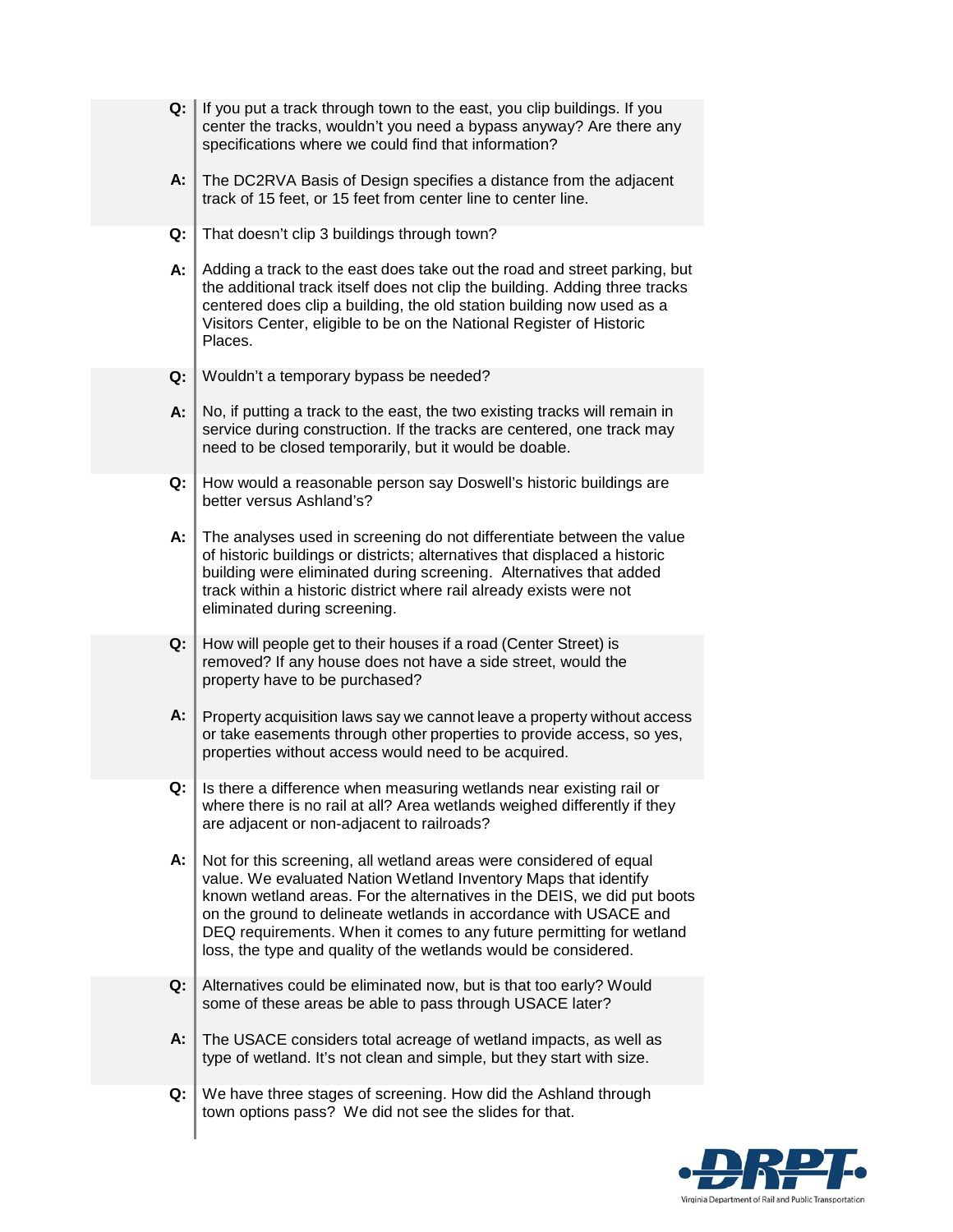| $A: \parallel$  | Trains already run through the center of town, and the development of<br>the town around the railroad was a factor in identifying the historic<br>districts. For screening purposes, alternatives that displace a historic<br>building were eliminated, but adding track along an existing rail line<br>was not.                                                                                                               |
|-----------------|--------------------------------------------------------------------------------------------------------------------------------------------------------------------------------------------------------------------------------------------------------------------------------------------------------------------------------------------------------------------------------------------------------------------------------|
|                 | Broad screenings were used to get to the alternatives carried into the<br>Draft EIS for detailed analyses. We are reviewing the screening steps<br>with you all to see if there are additional considerations or options we<br>can take into account. We can potentially revisit alternatives that were<br>originally screened out.                                                                                            |
| Q:              | In terms of safety, students walk to classes from the dorms on the<br>other side of the track. Where does safety fit into the analysis? There<br>is such a high impact in this area of people crossing track. Will it be in<br>this draft EIS, or will it not be addressed for this portion of the track<br>since this area has not been resolved?                                                                             |
| А:              | Safety was not one of the preliminary screening criteria, but it is<br>addressed in the DEIS. Safety is addressed generally and at specific<br>locations near developed areas like Ashland and Fredericksburg.                                                                                                                                                                                                                 |
| Q:              | Which type of quantitative data was addressed in the DEIS for safety?                                                                                                                                                                                                                                                                                                                                                          |
| А:              | We looked at at-grade vehicular crossings and calculated the daily<br>vehicle delay for all of the crossings within the study corridor. We also<br>calculated changes to traffic safety.                                                                                                                                                                                                                                       |
| <b>COMMENT:</b> | How can we help get pedestrian info to you? Randolph Macon is happy<br>to provide pedestrian crossing data to the team, we have a lot of it.                                                                                                                                                                                                                                                                                   |
| <b>COMMENT:</b> | Digging a trench and filling it back in was taken out due to 3 years of<br>inconvenience. But verses a life-time of inconvenience, 3 years is much<br>better. That is not a reason to dismiss.                                                                                                                                                                                                                                 |
| Q:              | A lot of people don't have the full understanding of public comment<br>and how it impacts them. How does (DRPT) use that info?                                                                                                                                                                                                                                                                                                 |
| А:              | We will review the comments received as part of this process and<br>address those comments at the CAC meetings. The Draft EIS, once<br>released, also has a 60 day comment period. All comments become<br>part of the public record, which will be provided, with comments and<br>responses, to CTB with a briefing. CTB will then consider those in a<br>preferred alternative. The FRA will also review all public comments. |
| Q:              | I left the last meeting pretty positive, thinking tunneling or the eastern<br>bypass may work, etc. It seems like those ideas are being dismissed.<br>The eastern bypass has been shut down tonight. I'd hoped these<br>would be revisited.                                                                                                                                                                                    |
| А:              | I propose we bring more information back about the tunnel. We are still<br>looking at all alternatives at this point. We will ask the team to dig into<br>the 4f flexibility, should some of those alternatives be reconsidered.                                                                                                                                                                                               |
| Q:              | I can envision a Doswell connector that was not in the options. What is<br>the end game for us? Do you expect a consensus?                                                                                                                                                                                                                                                                                                     |

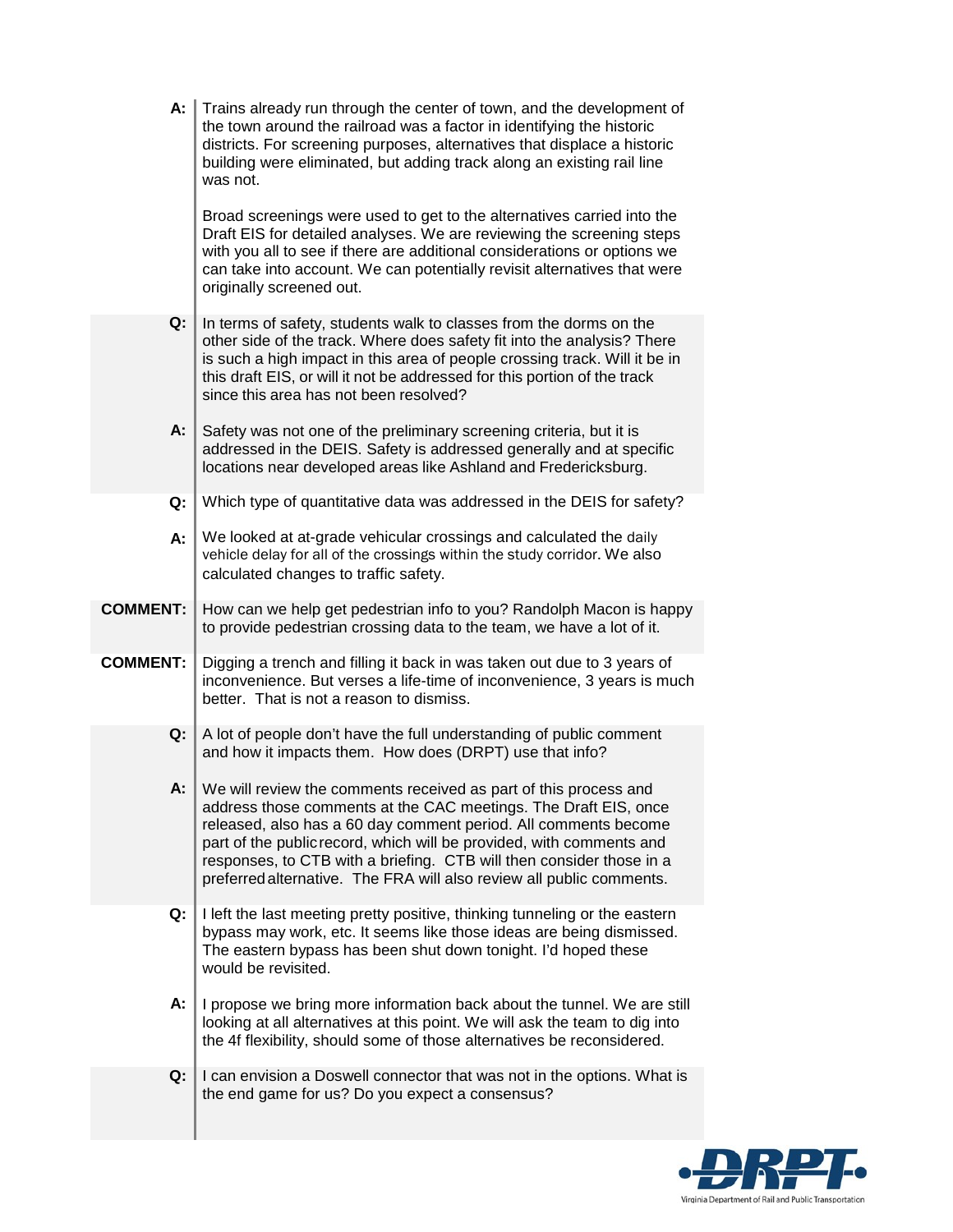| А:              | We hope so. We anticipate setting up a formal public comment period<br>at the next meeting.                                                                                                                                                                                          |
|-----------------|--------------------------------------------------------------------------------------------------------------------------------------------------------------------------------------------------------------------------------------------------------------------------------------|
| Q:              | Bucky made a comment at the last meeting. What is the benefit for<br>Ashland or Hanover County? I've heard no benefits for Ashland or<br>Hanover. Is there a benefit statement as to how this region will<br>benefit?                                                                |
| А:              | This is looked at as an overall project for the Commonwealth and the<br>North East Corridor. I'd refer you to the project purpose and need. It's<br>a multimodal corridor which offers benefits to passenger rail, reliable<br>service, quicker service, and an alternative to I-95. |
| <b>COMMENT:</b> | Is there any specific benefit to Ashland/Hanover? It's a yes or no<br>question. If so, what is it? In the construction world, this is what we call<br>BS.                                                                                                                            |
| <b>COMMENT:</b> | So there is a consensus to remove the 3 <sup>rd</sup> rail through town, correct?                                                                                                                                                                                                    |